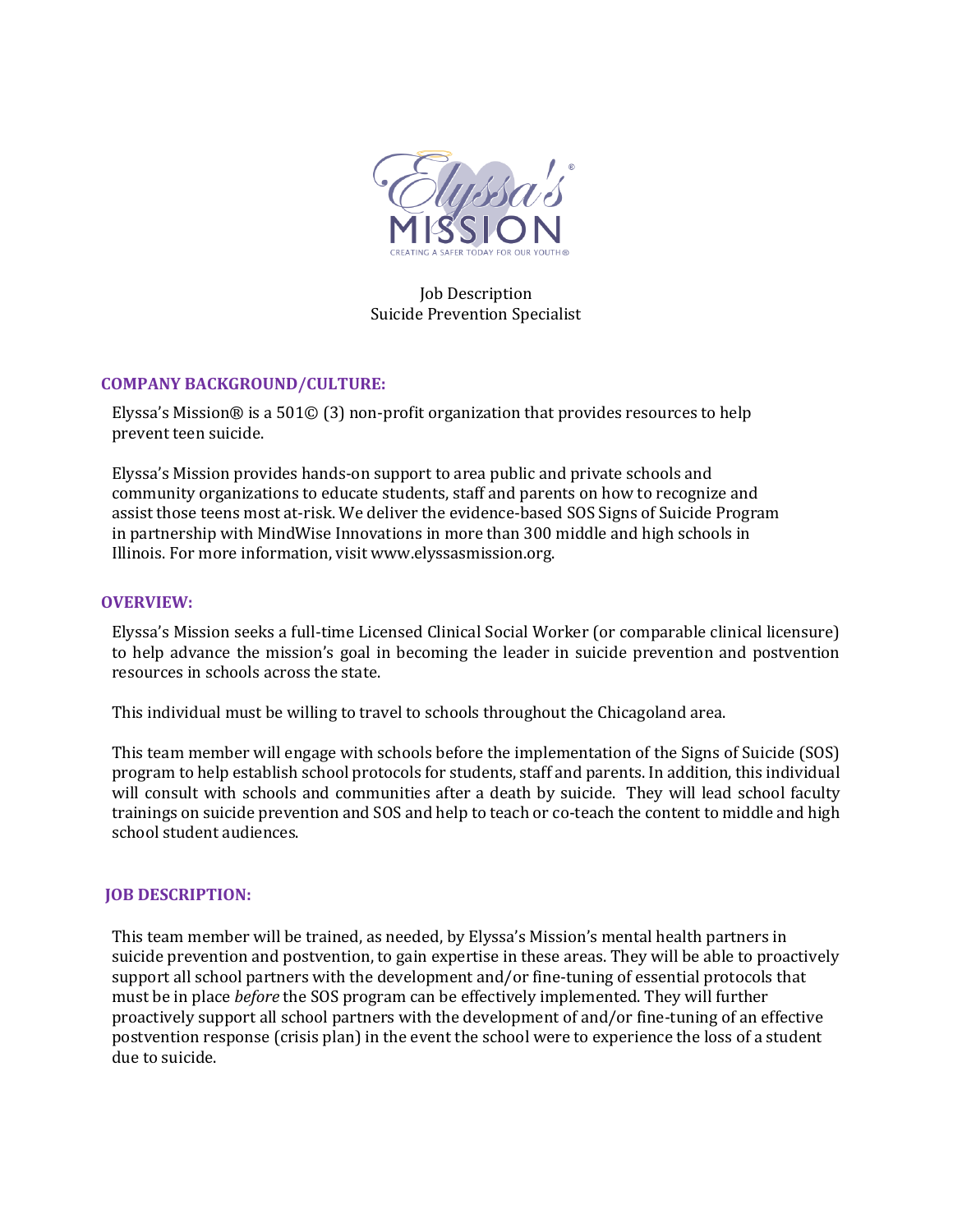In addition, they must be ready to assist any school (not just limited to current school partners) after a death by suicide with consultation and counseling, fulfilling the immediate needs of the community. The goal in this case would be to help schools through the difficult and tragic events that follow a student's death by suicide, establishing guidelines, where needed, so that schools understand "best practices" for grieving and responding to the varying needs in their community.

This individual will further train schools (staff, students and parents) in suicide prevention education. They will also represent Elyssa's Mission in the community when relevant opportunities arise and/or upon request from community-based organizations (e.g., serving on community-based panels; facilitating or co-facilitating sessions at mental health conferences/trainings; accompanying our grant writer to speak about Elyssa's Mission to prospective funders, etc.).

This team member will also assist *selected* school partners (i.e., as needed) with hands-on support on SOS program days. Specifically, they will aid school mental health staff to provide follow-up assessments with all students "flagged" by the SOS screening component (Brief Screening for Adolescent Depression) and/or will consult with school mental health staff on how to manage difficult/critical situations that arise following these assessments.

This team member will learn the SOS program and be able and willing to assist with all the components that surround the program: teaching, implementing, planning, etc. This individual will share responsibility in assembling information for our grant writer and assist the Elyssa's Mission team with fundraising events.

As needed, this individual must further be willing to assist with the Grief Group Program for students, a program that is brought into schools after a student's death by suicide. The Grief Group Program is intended for those students directly impacted by the death and allows for group discussion and processing.

This team member must be flexible and willing to assist with other areas of development as needed.

# **JOB RESPONSIBILITIES INCLUDE, BUT ARE NOT LIMITED TO:**

- Lead partnering schools in the development of suicide prevention and postvention protocols for students, staff and parents
- Provide postvention support after a suicide to schools in need
- Provide consultation to schools on SOS Days
- Provide follow-up assessment to students identified by the SOS screener (BSAD component)
- Lead trainings on suicide prevention in community settings
- Train school staff and parents on suicide prevention education
- Attend trainings, conferences and workshops related to suicide prevention education
- Help maintain relationships with schools that are currently using and/or have previously implemented the SOS program
- Assist, as needed, with implementing the SOS program at designated schools (planning, training, teaching and follow-up on data collection)
- Collaborate with the Director of SOS Programming
- Collaborate with Grief Group Coordinator